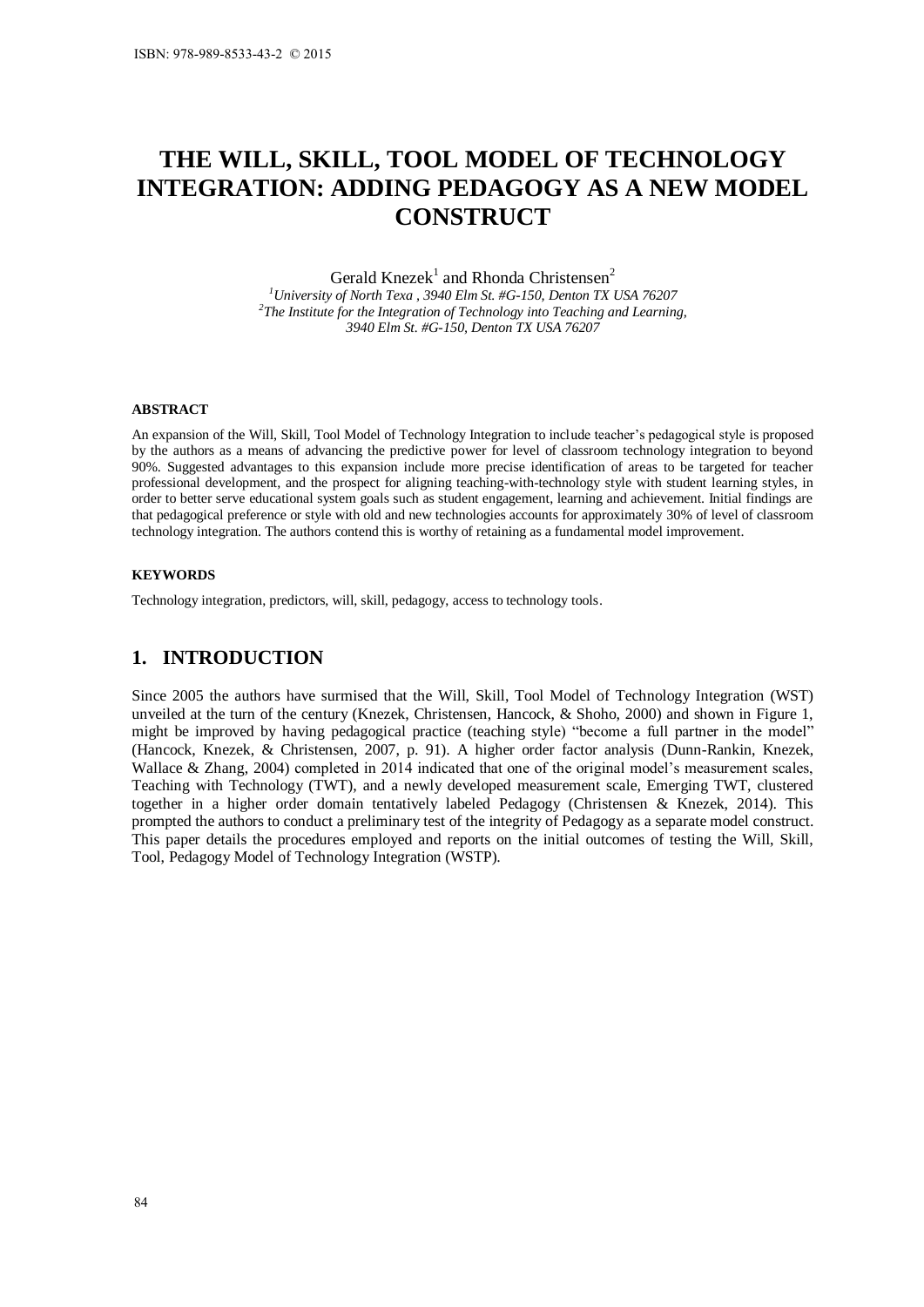

Figure 1. Will, Skill, Tool Model of the impact of technology integration on academic achievement.

## **2. DEVELOPMENT OF THE WST MODEL**

#### **2.1 The School Learning Environment**

Learning in school has been recognized as a complex issue for many decades. For example, in 1975, Klausmeier and Goodwin identified 37 variables in nine major categories that affect the school learning environment. Among these were items such as instructional goals and objectives, student intellectual ability, teacher interest and knowledge of subject matter, home-school-community relations, physical space and equipment characteristics, and availability of print and audiovisual instructional materials (Klausmeier & Goodwin, 1975, p 13.). A complete listing of the variables and categorizations developed by Klausmeier and Goodwin are provided in Table 1.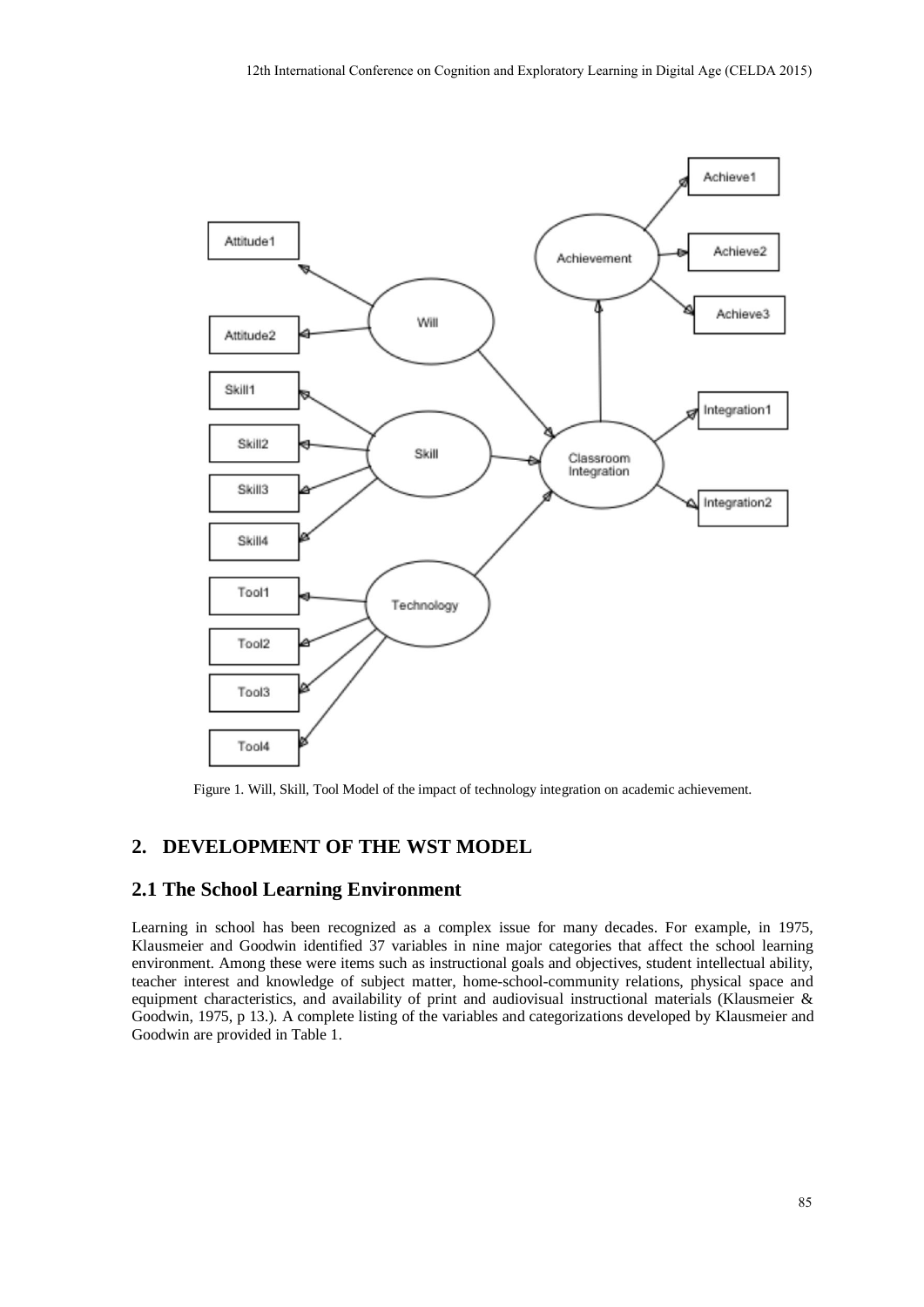| ISBN: 978-989-8533-43-2 © 2015                                                                                                                                                                                                                                                                         |
|--------------------------------------------------------------------------------------------------------------------------------------------------------------------------------------------------------------------------------------------------------------------------------------------------------|
|                                                                                                                                                                                                                                                                                                        |
| Table 1. Variables affecting the school learning environment                                                                                                                                                                                                                                           |
| I. Objectives                                                                                                                                                                                                                                                                                          |
| 1. Outcomes incorporated<br>2. How formulated                                                                                                                                                                                                                                                          |
| 3. How used                                                                                                                                                                                                                                                                                            |
| II. Subject matter                                                                                                                                                                                                                                                                                     |
| 1. Kind; e.g., language arts, music                                                                                                                                                                                                                                                                    |
| 2. How organized                                                                                                                                                                                                                                                                                       |
| 3. How sequenced<br>III. Instructional materials                                                                                                                                                                                                                                                       |
| 1. Kind: printed, audiovisual                                                                                                                                                                                                                                                                          |
| 2. Quality                                                                                                                                                                                                                                                                                             |
| 3. Availability                                                                                                                                                                                                                                                                                        |
| IV. Characteristics of the learner                                                                                                                                                                                                                                                                     |
| 1. Level of achievement and intellectual abilities<br>2. Physical maturity and related psychomotor abilities                                                                                                                                                                                           |
| 3. Affective characteristics: interests, motives, attitudes, values, emotional                                                                                                                                                                                                                         |
| expressions                                                                                                                                                                                                                                                                                            |
| 4. Health                                                                                                                                                                                                                                                                                              |
| 5. Self-concept                                                                                                                                                                                                                                                                                        |
| 6. Perception of situation<br>7. Age                                                                                                                                                                                                                                                                   |
| 8. Sex                                                                                                                                                                                                                                                                                                 |
| V. Characteristics of the teacher                                                                                                                                                                                                                                                                      |
| 1. Knowledge of subject matter, development, learning, and teaching skills                                                                                                                                                                                                                             |
| 2. Psychomotor abilities and physical attributes                                                                                                                                                                                                                                                       |
| 3. Affective characteristics; interests, motives, attitudes, values, emotional<br>expression                                                                                                                                                                                                           |
| 4. Health                                                                                                                                                                                                                                                                                              |
| 5. Self-concept                                                                                                                                                                                                                                                                                        |
| 6. Perception of situation                                                                                                                                                                                                                                                                             |
| 7. Age                                                                                                                                                                                                                                                                                                 |
| 8. Sex<br>VI. Classroom interactions                                                                                                                                                                                                                                                                   |
| 1. Student-student                                                                                                                                                                                                                                                                                     |
| 2. Student-teacher                                                                                                                                                                                                                                                                                     |
| 3. Teacher-teacher                                                                                                                                                                                                                                                                                     |
| 4. Teacher-Administrator                                                                                                                                                                                                                                                                               |
| VII. Organization for instruction<br>Elementary level: self-contained classroom,<br>1.                                                                                                                                                                                                                 |
| team arrangements,<br>departmentalized                                                                                                                                                                                                                                                                 |
| 2. Secondary level: departmentalized in separate subjects - self-contained,                                                                                                                                                                                                                            |
| team arrangements; broad fields - self contained, team arrangements                                                                                                                                                                                                                                    |
| VIII. Physical characteristics                                                                                                                                                                                                                                                                         |
| 1. Space<br>2. Supplies                                                                                                                                                                                                                                                                                |
| 3. Equipment, etc.                                                                                                                                                                                                                                                                                     |
| IX. Home-school-community relations                                                                                                                                                                                                                                                                    |
| 1. Teachers of particular children – Parents of children                                                                                                                                                                                                                                               |
| 2. Total school - Total neighborhood                                                                                                                                                                                                                                                                   |
| 3. Total school district - Total community                                                                                                                                                                                                                                                             |
| Note. Adapted from Klausmeir & Goodwin, 1975, p 13.                                                                                                                                                                                                                                                    |
| <b>2.2 Consolidation of Attributes</b>                                                                                                                                                                                                                                                                 |
|                                                                                                                                                                                                                                                                                                        |
| Knezek and Christensen (Knezek, Christensen, Hancock, & Shoho, 2000) created a simplified environ-<br>model for student learning in the WST model. In this model the 37 attributes identified by Klau<br>Goodwin (1975) were consolidated into three categories focused on learning in a classroom env |
| aided by the integration of technology. The three-construct WST model is shown in left-hand p                                                                                                                                                                                                          |
|                                                                                                                                                                                                                                                                                                        |
|                                                                                                                                                                                                                                                                                                        |
|                                                                                                                                                                                                                                                                                                        |
| 86                                                                                                                                                                                                                                                                                                     |
|                                                                                                                                                                                                                                                                                                        |

# **2.2 Consolidation of Attributes**

Knezek and Christensen (Knezek, Christensen, Hancock, & Shoho, 2000) created a simplified environmental model for student learning in the WST model. In this model the 37 attributes identified by Klausmeir & Goodwin (1975) were consolidated into three categories focused on learning in a classroom environment aided by the integration of technology. The three-construct WST model is shown in left-hand portion of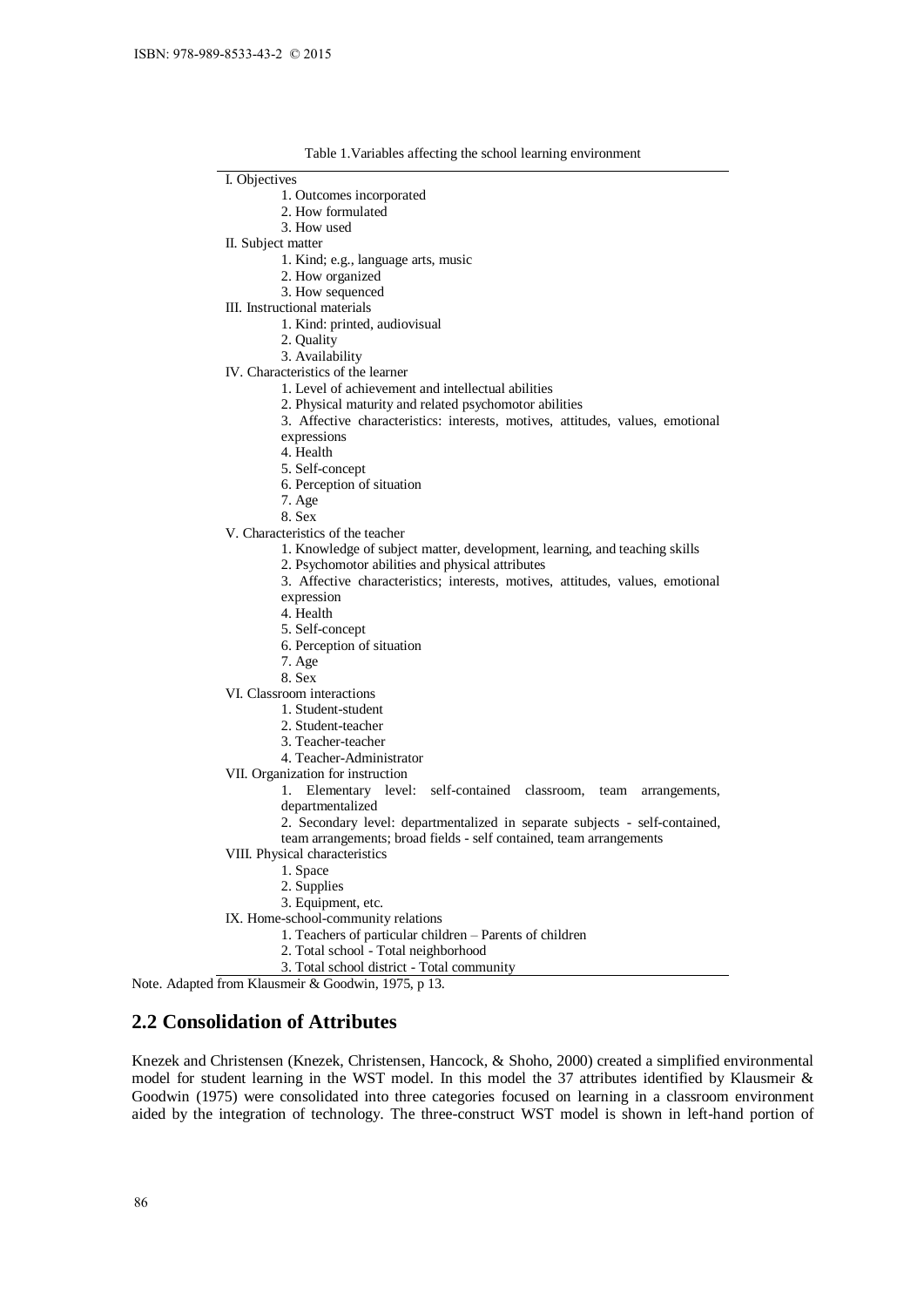Figure 1. The authors also developed a second stage of the WST model focused on predicting the impact of classroom technology integration on achievement. This was in response to the U.S. Department of Education's 1999 calls for gauging the impact of the infusion of technology into the nation's classrooms (Preparing Tomorrow's Teachers to Use Technology Program, 1999). Also in 1999, the Milken Exchange on Education Technology identified seven major categories of variables intended to "… help policymakers answer the question, 'What is the return on the public's investment in K-12 learning technology?" (Coughlin & Lemke, 1999, p.3.8). Since the initial model was introduced, other researchers such as DeMars (2001) have identified the need to build effective models to deal with the multiple variables. This second stage of the WST model, which focuses on the impact of classroom technology integration on student achievement, is shown in the right-hand portion of Figure 1.

### **3. APPLICATIONS OF THE WST MODEL**

Knezek, Christensen, and Fluke (2003) found using 1999 – 2001 data that 70% to 84% of teachers level of technology integration could be predicted based on measures of Will, Skill, and Tool, while 8-12% of first and second grade technology intensive reading achievement was attributable to level of classroom technology integration. Morales, Knezek, Christensen, and Avila (2005) examined 10 teacher school district samples spanning 2001 - 2005 and found Will, Skill, and Tool accounted for 64 - 83% of the variance in technology integration proficiency for practicing teachers. Morales (2006) conducted a transnational study of the model using refined measures for seven samples of teachers from Mexico and the USA and concluded 90% to 96 % of classroom technology integration could be attributed to Will, Skill, and Tool measures for these teachers. The total variance explained by the model was more than 90% for all samples, with the trend being that Skill was the strongest predictor of technology integration in the USA, whereas Tool was the strongest predictor in Mexico (Morales & Knezek, 2007). Petko (2012) used the WST model with selfselected measures to determine the impact of constructivist teaching style on the use of digital media in classrooms. Five factors accounted for a total of 60% of the variance in the intensity of use of Information and Communication Technologies. Among these factors were teacher confidence in their competence, access to technology, teacher belief in the power of technology to improve learning and frequency of constructivist forms of teaching and learning (Petko, 2012).

## **4. UPDATED MODEL SPECIFICATION**

The findings by Petco (2012), as described in the previous section, served as an added impetus for the authors of the current work to examine the possible benefits of isolating pedagogical style as a separate construct in an extension of the basic WST model. According to the original model shown in Figure 1, the constructs Will, Skill, and Tool independently influence the Integration of technology in the classroom. Will is conceptually defined as a positive attitude toward the use of technology in instruction; Skill as the self perceived confidence and readiness to use technology; Tool is related to the accessibility and use of technology; and Integration as a self perceived level of technology adoption for educational purposes. Each one of the constructs was operationally defined by several measures:

Will was defined by two measures: Subscales from the TAC and TAT.

Skill was defined by four measures: Email, World Wide Web, Integrated Applications, and Teaching with Technology (TWT) from the TPSA.

Tool was defined by Home access and Classroom access to technology.

Integration was defined by three measures: Stages of adoption, CBAM, and ACOT, as detailed later.

The additional construct of Pedagogy is being added to enhance the model. Watkins and Mortimore (1999, p.17) offered a definition of pedagogy as 'any conscious activity by one person designed to enhance learning in another'. For the purposes of expanding the WST Model, Pedagogy includes teaching style (constructivist, behaviorist, etc.) and in the case of technology integration, the level of confidence teachers feel in their use of technologies to enhance learning for their students.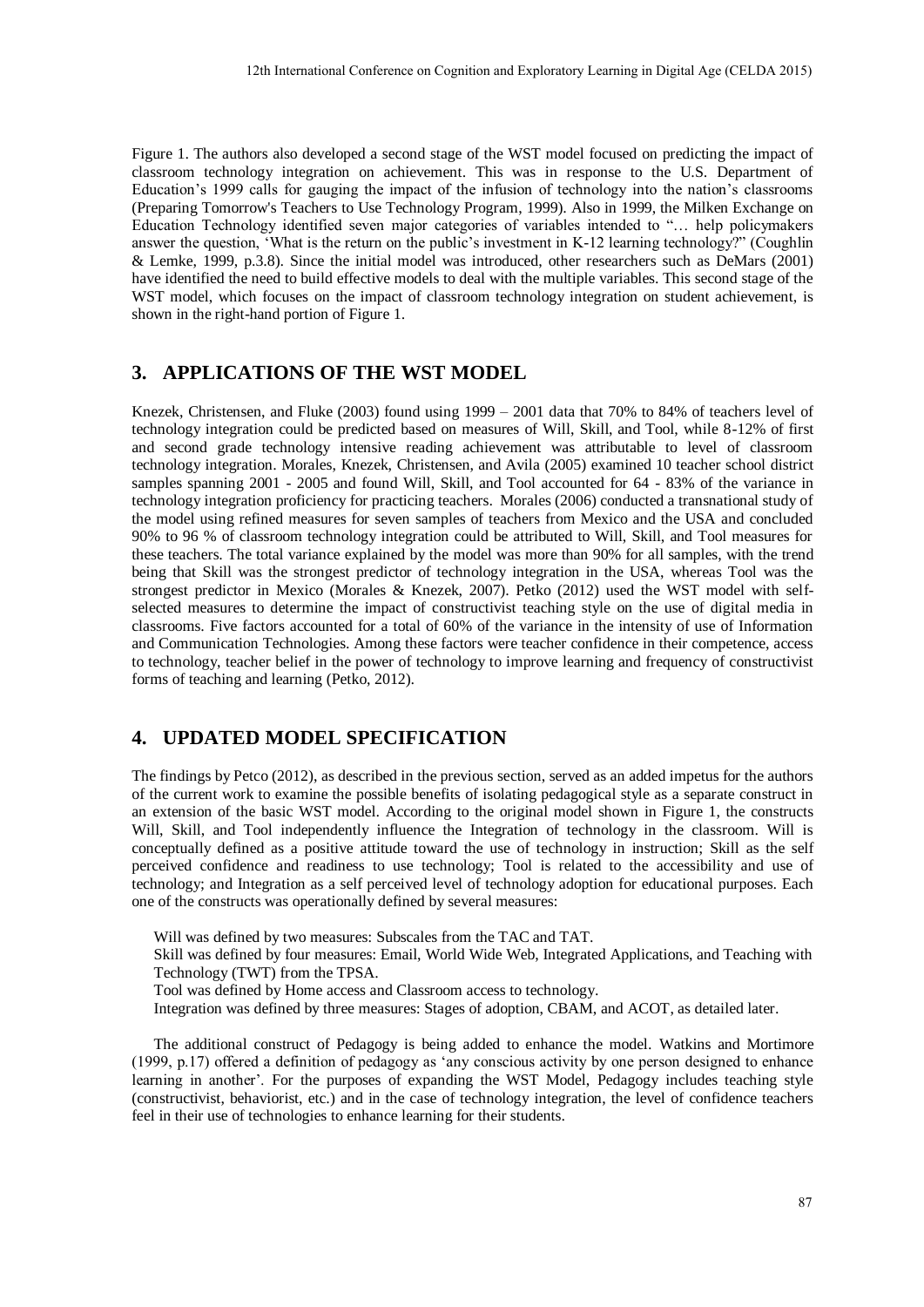## **5. CURRENT CONSTRUCT INDICATORS**

#### **5.1 Measures of Will**

The Teachers' Attitudes Toward Computers 5.1 Questionnaire (TAC) (Christensen & Knezek, 1998) measures seven indices regarding teachers' attitudes. These scales are: F1 - Enthusiasm/Enjoyment, F2 - Anxiety, F3 - Avoidance/Acceptance, F4 - Email for Classroom Learning, F5 - Negative Impact on Society, F6 - Productivity, and F7 - Semantic perception of computers. The reliabilities for these subscales typically range from .87 to .95 with K-12 teacher data.

The Teachers' Attitudes Toward Information Technology Questionnaire (TAT) (Knezek & Christensen, 1998) is a semantic differential instrument that measures attitudes toward new information technologies including email (variable coded as EMAILT), the World Wide Web (WWWT), multimedia (MMT), technology for teacher productivity (PRODT) and technology for classroom learning (PRODCL). Reliabilities for these scales typically range from .91 to .98 for K-12 teachers.

#### **5.2 Measures of Skill**

The Technology Proficiency Self-Assessment (TPSA) (Ropp, 1999) measures technology skills in the following areas: E-mail (TPSA\_EMT or TPSA\_EMAIL), Integrated Applications (TPSA\_IA or TPSA\_IAT), use of the World Wide Web (TPSA\_WEB) and Emerging Tools. Reliabilities typically range from .81 to .87.

#### **5.3 Measures of Tool**

Measures of access to technology Tools include the number of computers available to the teacher in the classroom as well as teacher home access to a computer and teacher home access to the Internet.

#### **5.4 Measures of Pedagogy**

The updated version of the Technology Proficiency Self-Assessment (TPSA), TPSA C21, includes two measures of pedagogy, Teaching with Technology (TWT) from the original instrument and, Teaching with Emerging Technologies (Emerging TWT) such as smartphones and social media, from the updated TPSA. Reliabilities typically range from .87 to .93 (Christensen & Knezek, 2014).

### **6. OUTCOME MEASURES**

Three self-reported outcome measures were also included in the battery of instruments administered to teachers. One was the Level of Use Questionnaire (CBAM\_LOU) based on the Concerns-Based Adoption Model/Level of Use scale for diffusion of innovation (Hall, Loucks, Rutherford, & Newlove, 1975), while another was the Stage of Adoption of Technology in Education scale (Stages) developed by Christensen (1997), based on the earlier work of Russell (1995). The third instrument was based on work of Dwyer, Ringstaff, and Sandholtz (1990) for the Apple Classrooms of Tomorrow (ACOT) Project, and is called the ACOT Teacher Stages instrument. Each of these is a single-item instrument that cannot be easily checked for internal consistency reliability. However, test-retest reliabilities for several groups of K-12 teachers have shown reliabilities to typically be higher than .8. Research by Hancock, Knezek and Christensen (2007) demonstrated that the three indices used together as a Technology Integration scale produced Cronbach's Alpha = .84. For many research studies using these measures, the authors produce a unidimensional factor score based on extracting the "true" score for each teacher across the three measures, and use this as the technology integration (outcome) measure. ISBN: 978-989-8533-43-2 © 2015<br>
S. CURRENT CONST<br>
5.1 Measures of Will<br>
The Teachers' Attitudes Towa<br>
measures seven indices regarding<br>
Anxiety, F3 - Avoidance/Accept<br>
Horse regard on 87 to 95 with K-12<br>
The Teachers' Atti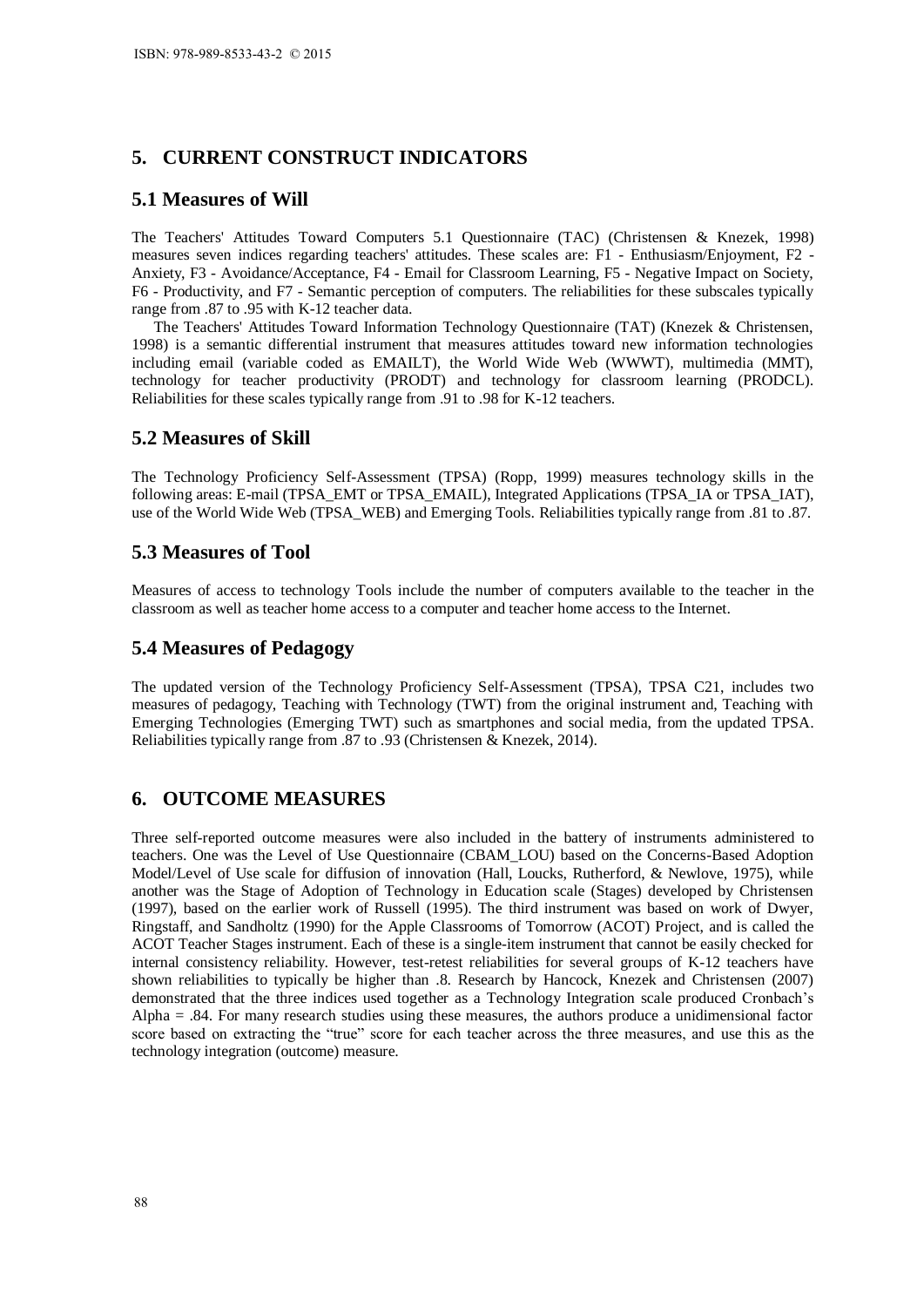#### **7. RESULTS**

Summary results of the 2011-2014 series of analyses are displayed in Table 2. As shown in Table 2, Teaching with Technology (Pedagogy, aka Technological Pedagogical Knowledge) alone can explain 33 percent of classroom technology integration. Not shown in Table 2 is that the old TWT portion of Pedagogy is currently a much stronger indicator of technology integration (beta = .446) than the Emerging TWT (beta = .147) based on smartphones and other newer technologies. However, both are significant contributors (p < .05). It is anticipated that the Emerging TWT will become more important in the future.

Other analysis details not shown in Table 2 demonstrated that among the Technology Proficiency Self-Assessment (Skill) measures, Email skills contributed very little to the regression prediction (beta = -.017, p  $=$  .793), once the TWT indicators were included (TWT beta = .446, p < .0005; Emerging TWT beta = .137, p  $= .046$ ), and the contribution of WWW skills was also small (beta  $= .101$ ; p  $= .216$ ). Interestingly, Integrated Applications (Microsoft Office Tools) turned out to be the strongest predictor (beta = .363,  $p < .0005$ ) on the entire TPSA instrument, but Emerging Tech Skills (beta = .123,  $p = .049$ ) was also a significant contributor to classroom technology integration.

The Tool measures summarized in Table 2 collectively contributed at least nine percent of level of classroom technology integration for this group of educators. Among these, Student Classroom Use (beta = .145,  $p = .015$ ) and Home Hours of Use by the teacher (beta = .159,  $p = .003$ ) were the strongest contributors.

Implications of the initial exploratory analyses were that the Will, Skill, Tool Model of Technology Integration might benefit from placing a fourth predictive construct for the technology integration model, called Pedagogy, into the model. As shown in the first RSQ column of Table 2, the components of Skill, Tool, and Pedagogy were able to account for 28 percent, nine percent, and 30 percent respectively, of the percentage of the construct *Technology Integration* for the 2014 data set in this study. In addition, as shown in the last column of Table 2, a parallel school district data set from 2011 that also included measures of Will (Teachers Attitudes Toward Computers, TAC) (Christensen & Knezek, 2009) in the professional development assessment battery of instruments administered to 1648 teachers, produced comparable regression coefficients to the 2014 study for the three components identified in the data set. Further analysis of the 2011 data set indicated that 29 percent of Technology Integration could be attributed to the scales comprising Will. The expanded WST Model (WSTP) is shown in Figure 2.

Over interpretation regarding the strength of each of these predictors is cautioned because some portion of the variance predicted by one scale set (for example, Skill) would likely also be able to be predicted by another scale set (for example, Pedagogy), and in fact the sum of the RSQs for the four model components in the second column of Table 2 is more than 100 percent. Nevertheless, these exploratory findings provide hope that a formal structural equation modeling (SEM) approach to testing the WSTP model might confirm the predictive power of a four-component model of technology integration to be beyond the previously reported 90 percent (Morales, 2006; Morales & Knezek, 2007; Knezek & Christensen, 2008), and approaching 100 percent. The authors plan to test this conjecture when the volume of teacher data acquired covering all four components of the model, and using the new TPSA, surpasses  $n = 1500$ .

| Model Component | Indicator                           | <b>RSO</b> Current<br>data set $(2014)$<br>$(n = 466)$ | RSO - Prior data<br>set $(2011)$<br>$(n=1648)$ |
|-----------------|-------------------------------------|--------------------------------------------------------|------------------------------------------------|
| Will            | TAC Subscales 2 (Tech Comfort), 6   |                                                        | .29                                            |
|                 | (Utility), 8 (Absorption) were sig. |                                                        |                                                |
| Skill           | TPSA 1 (Email), 2 (WWW), 3          | .28                                                    | .29                                            |
|                 | (IntApp)                            |                                                        |                                                |
|                 | (Email was NS)                      |                                                        |                                                |
| Tool            | Home use, student use, access       | .09                                                    | .15                                            |
| Pedagogy        | TPSA Teaching with Tech             | .33                                                    | .30                                            |

Table 2. Prediction ability of Will, Skill, Tool, and Pedagogy indicators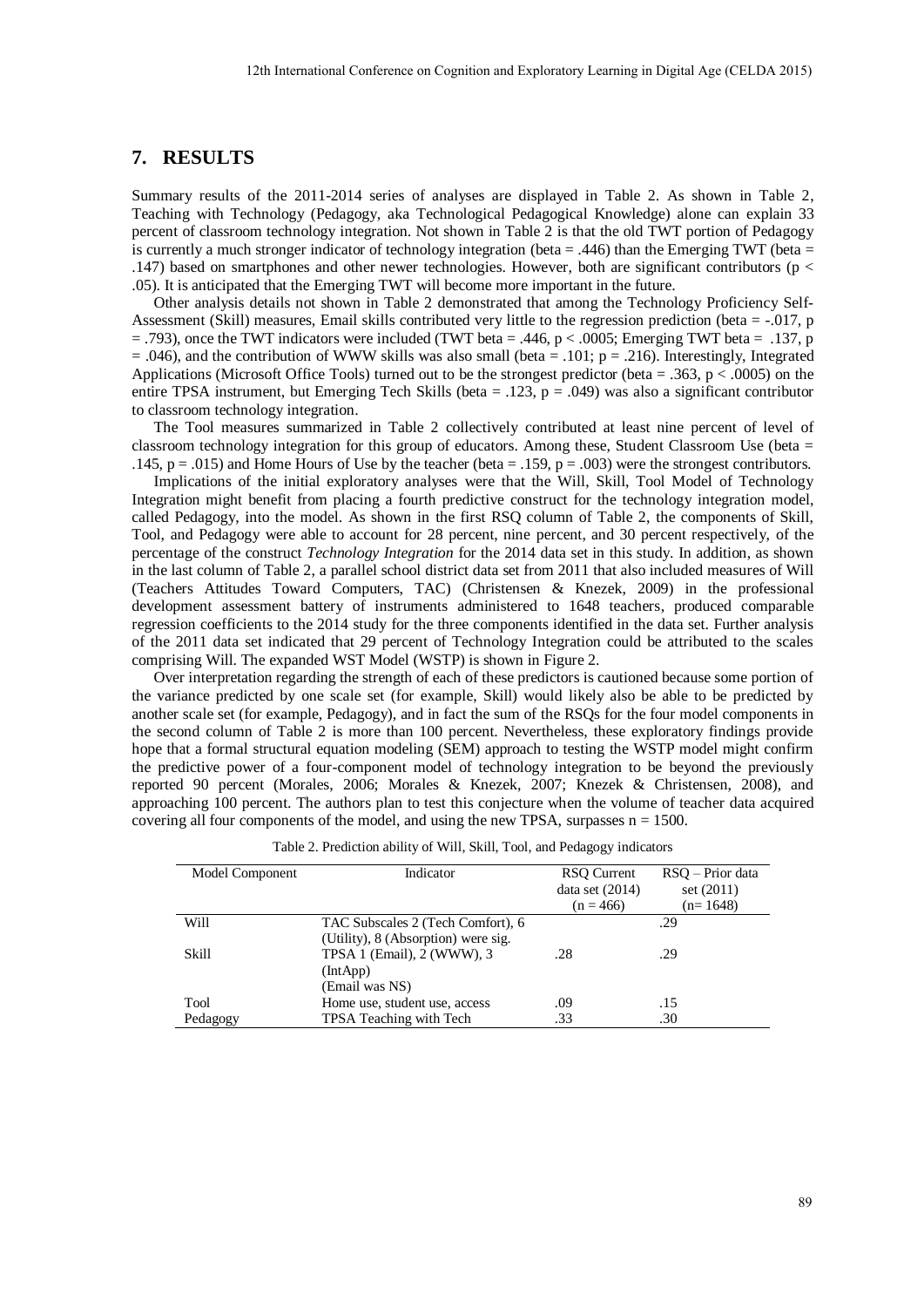

Figure 2. Expanded will, skill, tool model of technology integration, including pedagogy.

### **8. DISCUSSION**

Previous studies (eg. Morales, 2006) found that the strength of the regression-style coefficients for the major model components varied depending upon the local context in which the teachers providing the data resided. For example, for the Morales (2006) study, level of technology-using Skill development was found to be the strongest predicator of technology integration for teachers in the U.S., while for teachers in Mexico, extent of access to technology Tools was the most important predictor. The implication is that the domain in which the local environment has the greatest variability becomes the strongest predictor. The authors of the current paper have found from other studies (Christensen & Knezek, 1999) that for teachers who are near the highest level of technology integration, it is the Will to push forward that becomes the greatest predictor. By following these analogies, we can infer that among the 2014 and 2011 data sets featured in this paper, pedagogical style (Pedagogy) is likely to have the greatest variability among the teachers surveyed, since it accounted for 33% (2014 data) and 30% (2011 data) respectively, of teacher's level of technology integration (see Table 2). The leadership of school districts might wish to provide alternative professional development activities for teachers from different pedagogical schools of thought, in order to better support this diversity.

#### **9. CONCLUSION**

Initial testing of the expanded Will, Skill, Tool Model of Technology Integration indicates that Pedagogy as a predictive construct has empirical support from recently-gathered data and promises to bring new perspectives to the realm of initiatives for technology-intensive teacher professional development. In addition to enhancing the ability of the WST model to predict beyond 90% of a teacher's level of technology integration in his or her classroom, it is likely that elucidating the importance of pedagogical style of the teacher will bring more focus on aligning teaching with the preferred learning styles of students. This could enable educational practitioners to push beyond the 8-12% per year of positive impact on student achievement previously identified as attributable to level of classroom technology integration.